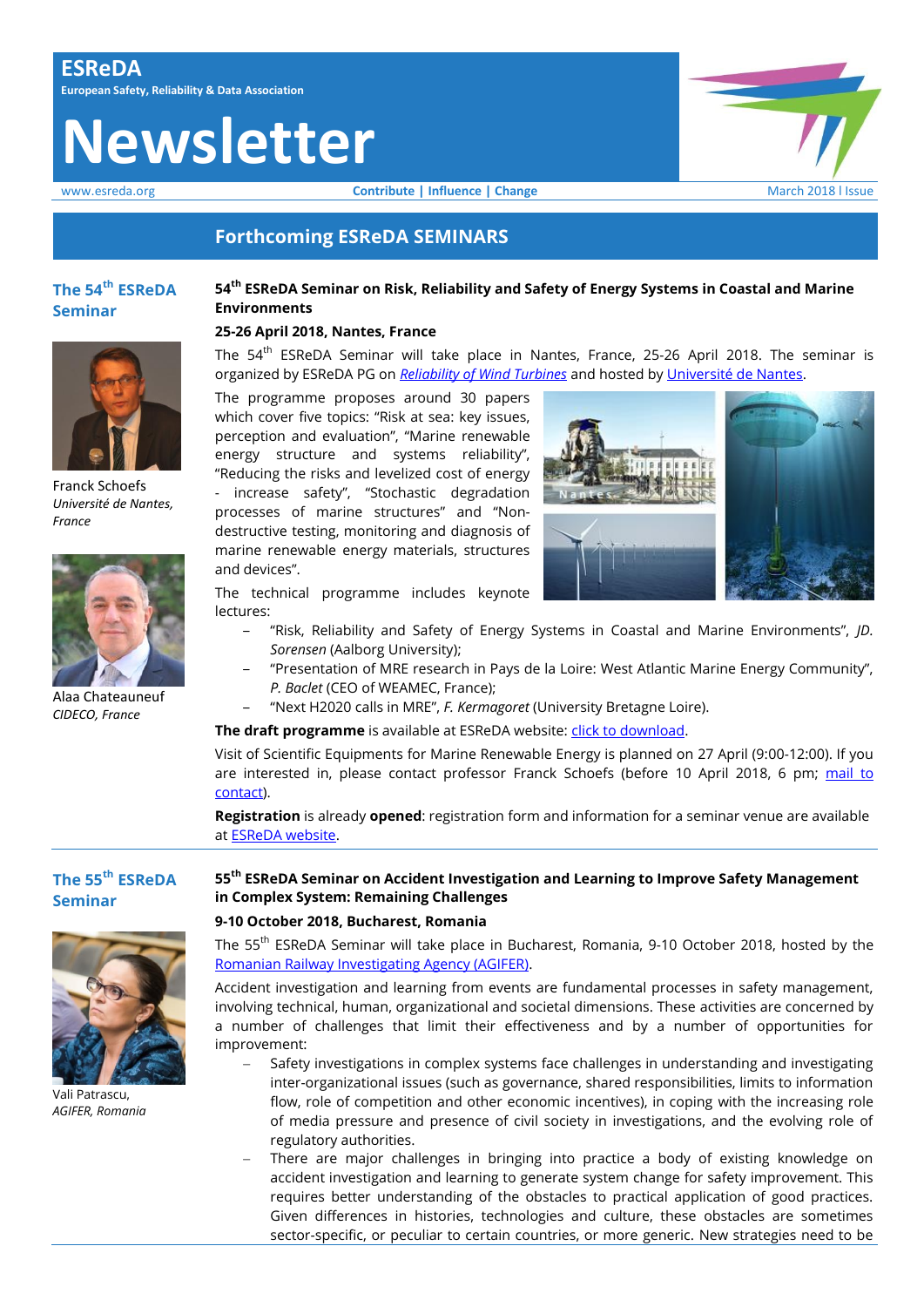

Mircea Nicolescu, *AGIFER, Romania*



Sever Paul, *AGIFER, Romania*

identified to overcome the obstacles to sharing of good practice and improvement of the quality of safety investigations.

 New opportunities for safety investigation and learning arise from technological progress, such as the increasing use of big data and text mining tools, and the related analytics.

These questions apply to several aspects where margins for improvement are still expected:

- paradigms, models and methods for accident/event investigation;
- data and evidence collection, forensic techniques;
- investigators' competencies, learning and safety management competencies for specialists and generalists;
- organisational readiness to investigate and to learn;
- dissemination of information, lessons and integration with knowledge management and safety culture,
- event databases, big data and related analytics;
- systemic approaches integrating technical, human and organizational factors;
- safety recommendations and engineering change;
- lessons learning processes (single case, stories, relationships with organisational learning),
- change management and integration with safety management and risk governance,
	- interfaces with regulators and stakeholders from society.

The 55<sup>th</sup> ESReDA seminar will be a forum for exploring the questions mentioned above. The seminar goal is to discuss about the results in specific areas, and to share and explore the experiences of using other paradigms, approaches, methods, databases, implementation of safety systems across various industries. Authors are invited to present their works, proposals and discuss successes and failures in safety management.

Papers for the seminar are welcome from various stakeholders (industrialists, regulators, investigation and safety bodies, universities, R&D organizations, engineering contractors and consultants, training specialists) and could address different sectors: Railway sector and other transport sectors; Energy (including nuclear, conventional and renewable, production and distribution); Process industry: oil and gas, chemical and petrochemical facilities; Critical infrastructures; Natural hazards; Health, Environment; Security and terrorism threats.

**Deadline for abstract submission is April 20, 2018.** More information: visit the [ESReDA website.](https://www.esreda.org/event/55th-esreda-seminar/)

# **The 56 th ESReDA Seminar**



Dmitry Efrosinin *JKU Linz, Austria*



Mohamed Eid *CEA, France*

# **The 56th ESReDA Seminar on Critical Services continuity, Resilience and Security**

**23-24 May 2019, Linz, Austria**

Critical services continuity is a major societal security issue in modern society. They vital for the society and supplied thanks to a large variety of Critical Infrastructures (CIs). Some services disruptions may endanger the security of the citizen, the safety of the strategic assets and even the governance stability.

The CIs are more and more connected thanks to the information technology (IT) and supply services in every aspect in man's daily-life. The continuous progress in the IT fields pushes modern systems and infrastructures to be more and more: intelligent, distributed and proactive. That increases not only the operational complexity of the CI's but their vulnerability. The more complex a system is, the more vulnerable it will be and the more numerous the threats that can impact on it. The loss of operability of critical infrastructures may result in major disruption in some vital services supply leading to severe crises.

To counterbalance the increasing vulnerability of the systems, engineers, designers and operators should enhance the system preparedness and resilience facing different threats. That requires a supported continuous effort in many corresponding fields. One of them is "Modelling, Simulation & Analysis (SM&A)" of the CI in order to enhance the CIs' preparedness & resilience.

ESReDA as one of the most active EU networks in the field has initiated a project group (CI‐PR/MS&A‐ Data) on the "Critical Infrastructure/Modelling, Simulation and Analysis – Data". The main focus of the project group is to report on the state of progress in MS&A of the CIs preparedness & resilience with a specific focus on the corresponding data availability and relevance.

In order to report on the most recent developments in the field of the CIs preparedness & resilience MS&A and the availability of the relevant data, ESReDA will hold its  $56<sup>th</sup>$  Seminar on the following thematic: "Critical Services continuity, Resilience and Security".

The 56<sup>th</sup> ESReDA seminar will be held on 23-24 May 2019, hosted by Johannes Kepler University, Linz, Austria. The Call for Papers will be online at ESReDA website soon.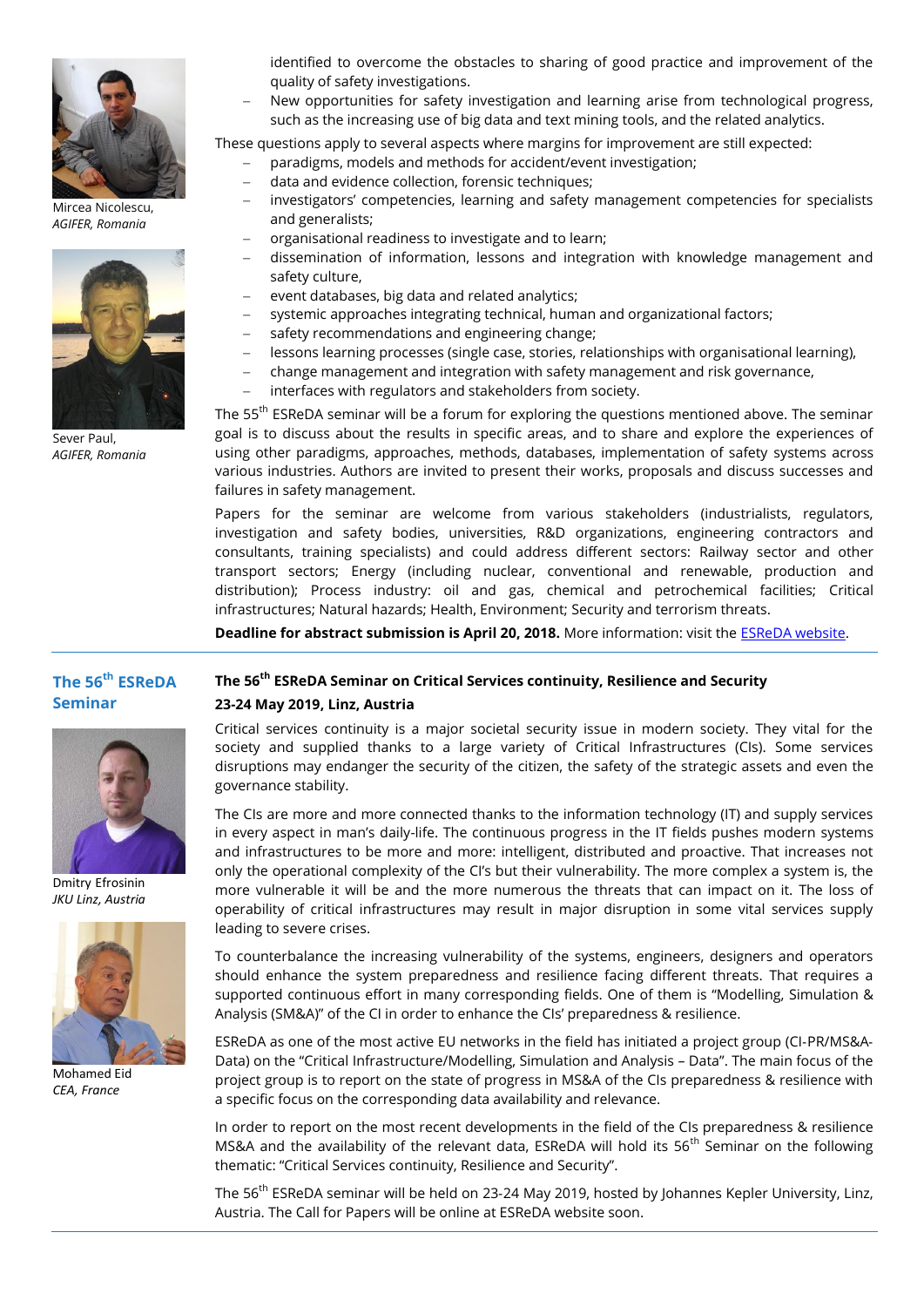# **Proposals for new ESReDA PROJECT GROUPS**

Two proposals to launch new ESReDA Project Groups (PGs) have been submitted. ESReDA encourages Members to join the initiatives. Members are invited to contact PGs leaders directly, if they are interested in the topics.

# **Proposed by University of Nottingham (UK)**

### **PG on Resilience Engineering and Modelling of Networked Infrastructure**

Many of the critical infrastructure systems on which modern society is so dependent are networks. These include transport networks (rail, metro, highway, air traffic and shipping routes), utilities (electricity, gas, water) and communications (mobile phone, land line phones, internet). The disruption of such systems can have a big impact on the communities that they serve. The nature of the threats to these systems is also changing and includes failures, especially of aging infrastructure, natural disasters, the effects of climate change and deliberate acts such as terrorism. Such critical systems need to be resilient. This project group will focus on the transport and utilities networks to keep the project manageable over three years. For these sectors it will look at the characteristics of each of the networks and the methods which exist to model their resilience and identify the weaknesses where the most effort should be expended to protect the performance of the network.

The following issues will be addressed by the Project Group:

- ‒ The concept of resilience is not yet well-defined in System-Engineering. Modern engineering systems are growing in size and complexity, they are also becoming more distributed, integrated and autonomous. A unified, consistent approach is required to enable their resilience to the full range of potential threats.
- ‒ The metrics predicted along with the methods to do so are inconsistent in the absence of a well-defined proven concept of resilience in system-engineering. A unified modelling framework will be considered.

A whole life, whole system approach will be considered by the project group.

There is a potential for follow on project groups to investigate networked systems in other sectors. A Technical Committee structure is proposed in order to provide this potential longer term legacy within ESReDA.

The Project Group would have four main objectives:

- ‒ Develop a forum by which the leading researchers from both academia and industry can meet, exchange ideas and where appropriate work together on projects relevant to the area of Resilience Engineering for Networked Systems.
- ‒ Produce a technical reference text which will document the current state-of-the-art along with the advances made over the duration of the project in the aspects of Resilience Engineering that have been the focus of the work.
- ‒ Disseminate the work conducted emphasizing its practical application at a future ESReDA seminar.

The PG ESReDA members become part of a newly formed Resilience Engineering Technical Committee led by the chair of the Project Group. This will in principal be a three-year project group whose remit is to:

- 1. Promote resilience engineering & modelling (REM) within ESReDA and outside.
- 2. Run future seminars on REM
- 3. Assess the potential for other future REM theme-related Project Groups.
- 4. Organise Special sessions at International Conferences.
- 5. Circulate relevant events and news items to ESReDA members and PGs.
- 6. Build-up and maintain a virtual e-library on the most relevant documents on REM and put it for free access and downloading
- 7. To provide a link with other similar Committees/groups to initiate and maintain collaborative work, such as ESRA-TC on Resilience, RESILIENT Europe, ResilienceLab and ENISA.

Joint Project group Leaders:

- ‒ Dr Rasa Remenyte-Prescott, University of Nottingham,
- ‒ Professor John Andrews, University of Nottingham.

Project group Secretary – Kathryn Sanderson, University of Nottingham [\(mail to contact\)](mailto:Kathryn.Sanderson@nottingham.ac.uk).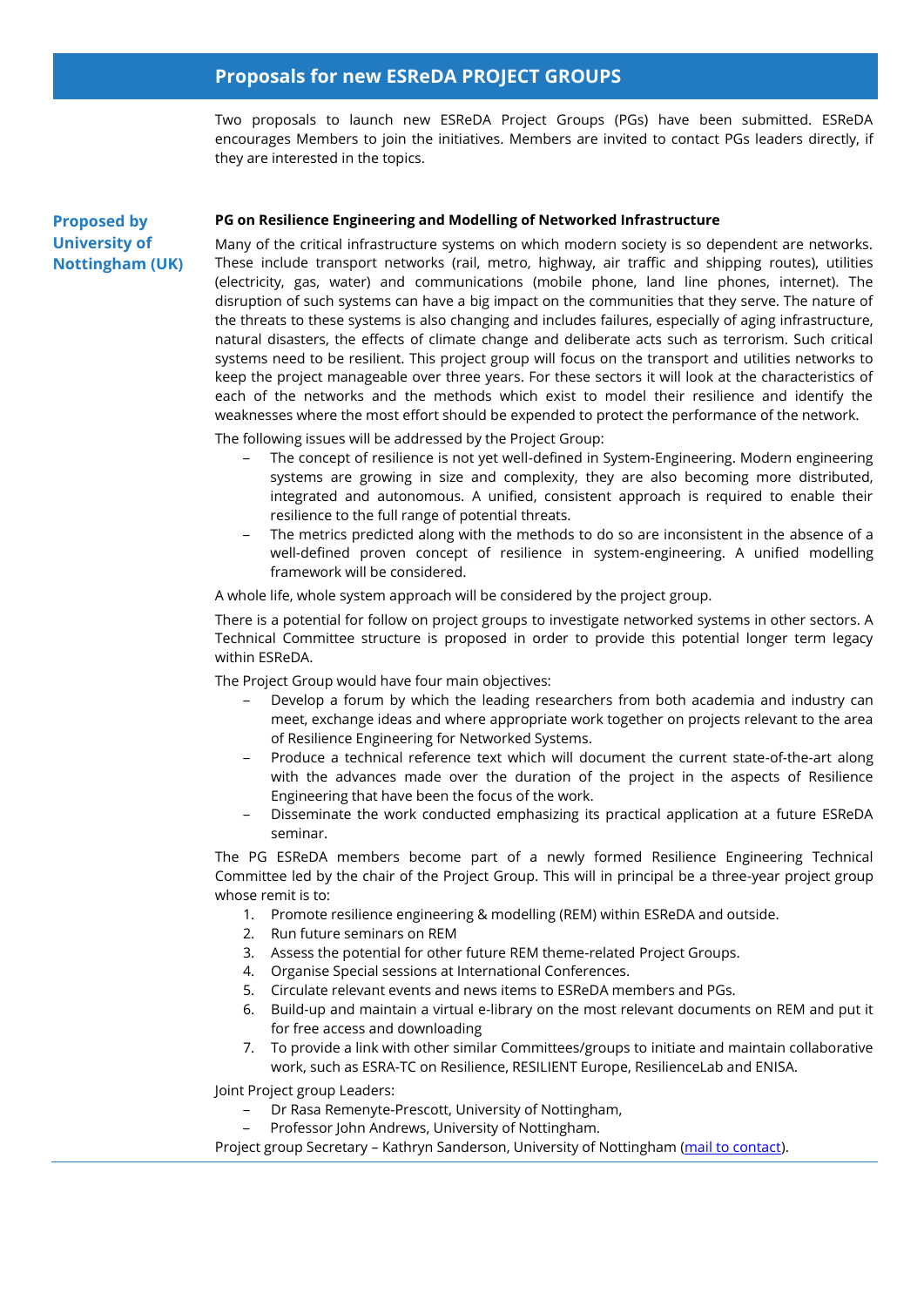**Proposed by Wrocław University of Technology (Poland)**

### **PG on Creating Safe and Resilient Supply Chain**

The objective of the new ESReDA Project Group (PG) is to provide a comprehensive state of the art on creating and performance of safe and resilient supply chains. The research will be of a theoretical and practical nature. Based on the literature studies, there will be investigated, summarized and developed definitional concepts, process patterns, guidelines for building business relationships, quantitative and qualitative analysis methods, model measurement systems, and modelling and simulation techniques. On the basis of research among the existing supply chains, there will be collected data on current process, analytical and measurement solutions, current best practices, ranges of data collected for monitoring supply chains, and specific threats in the sector.

Goals of the Project Group "Creating safe and resilient supply chain" are:

- to better define the supply chain term in the context of resilience theory and safety theory,
- to provide the literature review in the resilience and safety areas (regarding to supply chain performance) in order to e.g. sort out these terms,
- ‒ to review the measurement systems in order to provide the classification of the known measures, methods, models, and indexes used for supply chain resilience and safety performance assessment,
- to develop case studies for supply chains performing in chosen sectors of the economy, with the particular emphasis on a process analysis and used measurement systems with the data collected for their needs,
- ‒ development of simulation models based on business solutions, aimed at studying the ongoing relationships in modelled systems and optimizing logistic processes,
- ‒ development of the scope of data collected for the purpose of monitoring resilience and safety in performing supply chains and guidelines for reporting systems of supply chains' participants,
- to propose the new method for supply chain creating and their monitoring in the context of the measurement systems that are focused on safety and resilience of performed logistic processes.

The working group from Wroclaw University of Science and Technology (the Project Leader) will provide the comprehensive literature review in supply chain resilience theory as well as develop the assumptions for the concept of creating and monitoring of supply chains. The leader will also coordinate the remaining work carried out by the group. The project coordinator from the Wrocław University of Technology will be Agnieszka Tubis, PhD.

The other PG participants are expected to provide the research works in the area of real supply chains performance in order to examine the operation of logistic processes and used resilience measurement systems. At present, the following Polish universities have signed up for participation in the work of the PG: Wrocław University of Economics from Wroclaw, AGH University of Science and Technology from Krakow, Silesian University of Technology from Gliwice, Air Force Institute of Technology from Warsaw, and Military University of Land Forces from Wroclaw.

Project Group Leaders:

- ‒ Professor Tomasz Nowakowski, Wroclaw University of Science and Technology
- Dr Agnieszka Tubis, Wroclaw University of Science and Technology [\(mail to contact\)](mailto:agnieszka.tubis@pwr.edu.pl)

# **Forthcoming Conferences & Seminars**



Inga Žutautaitė *Lithuanian Energy Institute, Lithuania*



**The 13th International Conference on Critical Information Infrastructures Security (CRITIS 2018)**

24-26 September, 2018, Kaunas, Lithuania

In 2018, the International Conference on Critical Information Infrastructures Security faces its  $13<sup>th</sup>$  anniversary. CRITIS 2018 continues

the tradition of presenting innovative research and exploring new challenges in the fields of critical (information) infrastructures protection (C(I)IP), resilience, and of fostering the dialogue with all stakeholders. CRITIS 2018 topics and the call for papers at [CRITIS 2018 website.](http://www.lei.lt/critis2018/call-for-papers.html)

CRITIS 2018 aims at bringing together researchers, professionals from academia, critical (information) infrastructure operators, industry, defence sector, and governmental organisations working in the field of the security of critical (information) infrastructures.

As in previous years, invited speakers will complement a programme of original research contribution. CRITIS 2018 is very proud to announce the first confirmed keynote: Dr. Stefan Lüders (Head of Computer Security at CERN, Switzerland) "*[Bridging the gap between ICS and corporate IT](http://www.lei.lt/critis2018/speakers.html)  [security: Finding common culture and views](http://www.lei.lt/critis2018/speakers.html)*" (25 September, 2018).